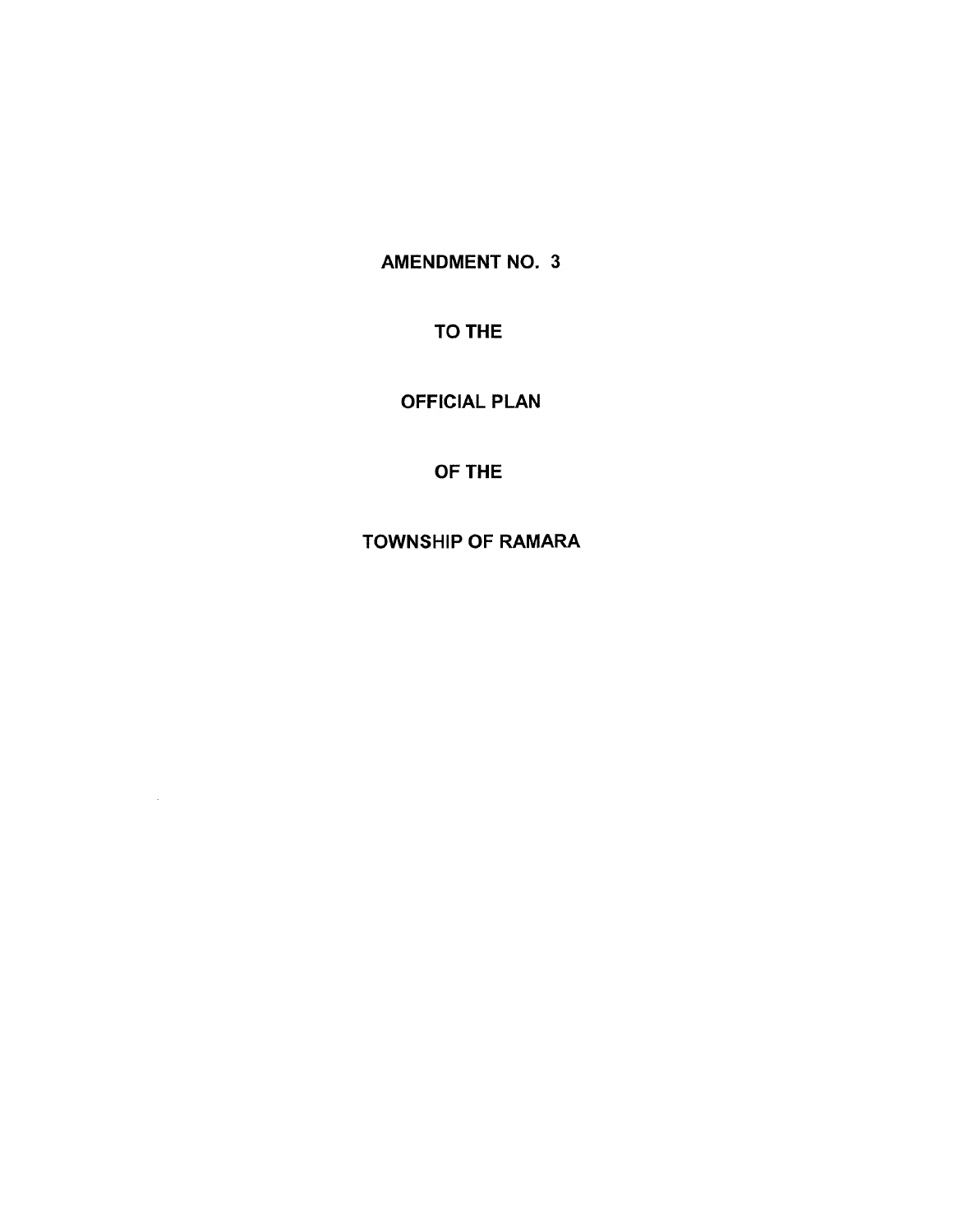# **THE CORPORATION OF THE TOWNSHIP OF RAMARA**

#### **BY -LAW NUMBER 2004.66**

#### **A BY-LAW TO ADOPT AMENDMENT NO. 3**

### **TO THE OFFICIAL PLAN OF THE TOWNSHIP OF RAMARA (JOHNSTON)**

**WHEREAS** The Planning Act, R.S.O. 1990, as amended, Chapter P. 13, Section 17 (22), provides for adoption an of amendment to an official plan;

**AND WHEREAS** in accordance with Section 17(15) and Regulation 198/96, a Public Meeting was held with respect to Amendment No. 3;

**NOW THEREFORE,** the Council of The Corporation of the Township of Ramara in accordance with the provisions of section 17(22) of The Planning Act, enacts as follows:

- 1. **THAT** Amendment No. 3totheOfficiai Plan of the Township of Ramara, constituting the attached text and Schedule 'A', is hereby adopted.
- 2. **THAT** the Clerk is authorized to forward Amendment No.3 to the County of Simcoe as required by Section 17(31) and to provide such notice as required by Section 17(23) of the Planning Act.
- 3. **THAT** this By-law shall come into force on the day of passing thereof and this amendment comes into effect as an official plan when approved in accordance with Section 17 of the Planning Act.

**BY-LAW READ A FIRST, SECOND AND THIRD TIME AND FINALLY PASSED THIS** 9TH **DAY OF AUGUST, 2004.** 

WII I IAM DUFFY, MAYOR

 $\sqrt{144}$ 

**RICHARD P. BATES, CLERK**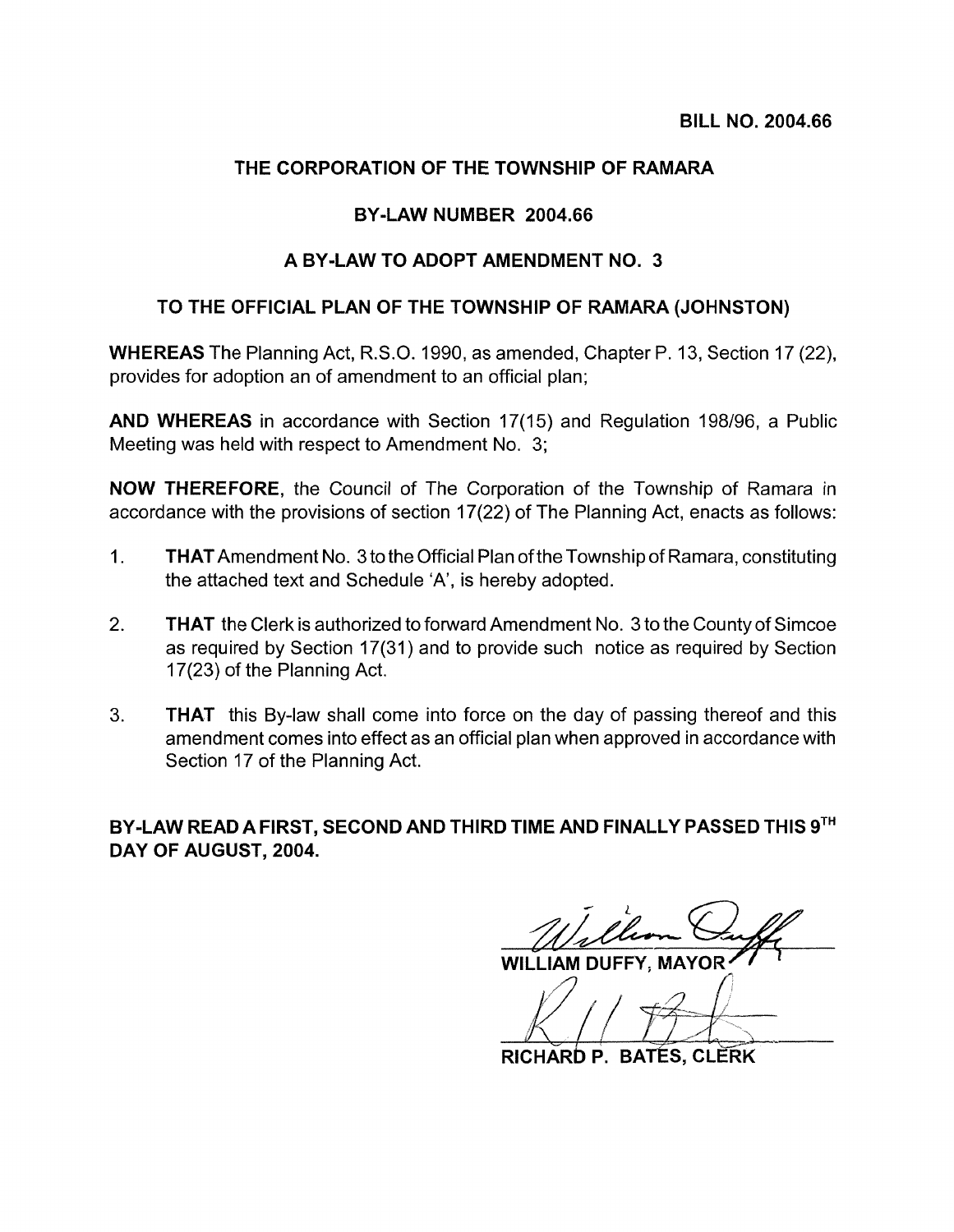# AMENDMENT NO. 3 TO THE OFFICIAL PLAN OF THE TOWNSHIP OF RAMARA

### PART A - THE PREAMBLE

### 1. Purpose of the Amendment

The purpose of Official Plan Amendment No.3 is to change the land use designation shown on Schedule 'A' attached from "Rural" to "Highway Commercial" with special provisions to permit the development of a self storage use.

### 2. Location

This amendment is specific to lands located in Part of Lot 15, Concession 1 in the Township of Ramara (former Township of Rama), with an area of approximately 1.0 hectares (2.4 acres). The subject land is located on the north side of County Road 45, 350 metres west of Highway 169, as shown on Schedule "A" to the Official Plan.

### 3. Basis

The Official Plan of the Township of Ramara currently designates the subject land "Rural". The ownerofthe subject property is proposing to develop a self storage use within three of the existing buildings on site. The proposed use is not permitted in the "Rural" designation. The remainder of the lands will stay in the "Rural" designation.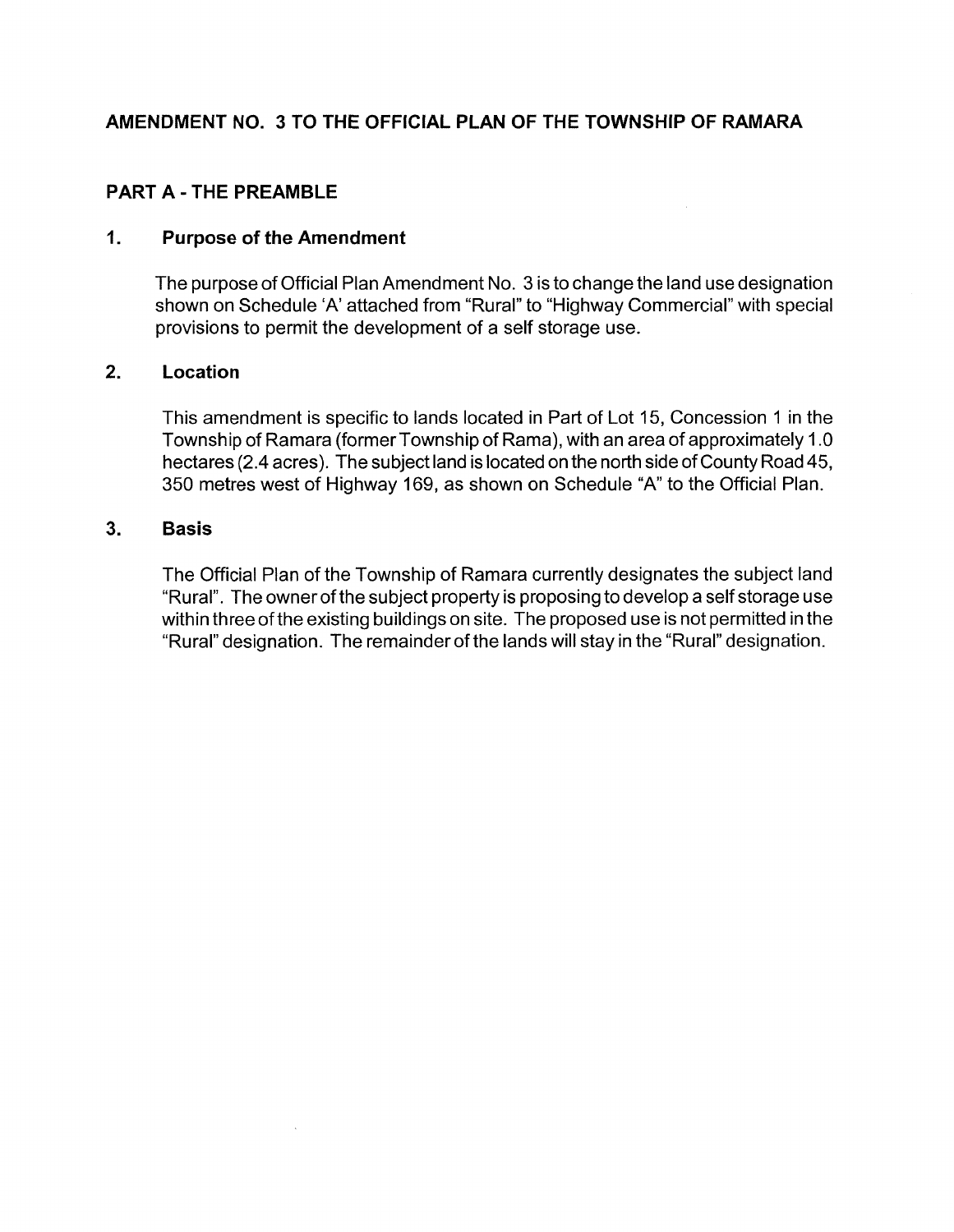# **PART B - THE AMENDMENT**

All of the Amendment entitled PART B - THE AMENDMENT consisting of the attached text and schedules constitutes Amendment No. 3 to the Official Plan of the Township of Ramara.

- 1. Schedule 'A' entitled "Land Use Plan" of the Official Plan of the Township of Ramara is hereby amended by redesignating certain lands located in Part of Lot 1 , Concession D, in the Township of Ramara (the former Township of Rama) from "Rural" to "Highway Commercial" as shown on Schedule "A" attached hereto.
- 2. That section 9.10 is hereby amended by adding a special policy as follows:

9.10.8 Part Lot 15, Concession 1, (Rama)

"Notwithstanding section 9.10.2 within the lands designated "Highway Commercial" and identified as special policy area 9.10.8 on Schedule A of this plan, the only permitted uses shall be a indoor self storage business within the three existing buildings. The gross floor area of the buildings shall not be permitted to be expanded and no known noxious items shall be stored on site."

3. The implementing Zoning By-law Amendment for this subject property shall include policies to limit the area and size of the buildings and specify the number of required parking spaces.

Amendment No. 3 shall be implemented by means of a Zoning By-law passed pursuant to the provisions of Section 34 of The Planning Act.

The provisions of the Official Plan of the Township of Ramara, as amended from time to time, shall apply in regard to the interpretation of this amendment.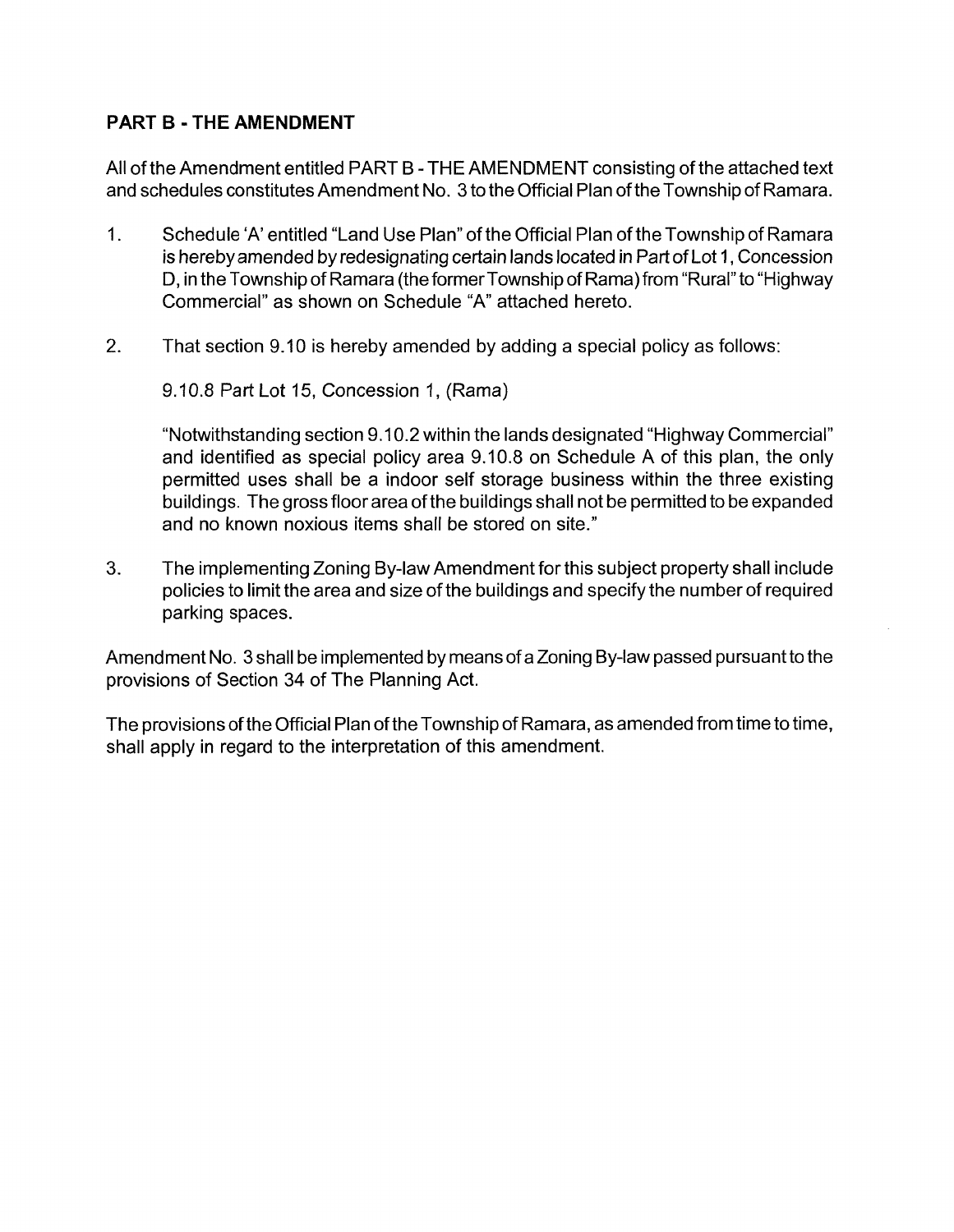# **PART C- THE APPENDIX**

The following appendices do not constitute part of Amendment No. 3 but are included as information supporting the amendment.

- Memorandum from the Township Planning Consultant to the Township, dated April 14, 2004.
- Minutes of the public meeting dated April 19, 2004.
- Memorandum from the Township Planning Consultant to the Township, dated July 15, 2004.